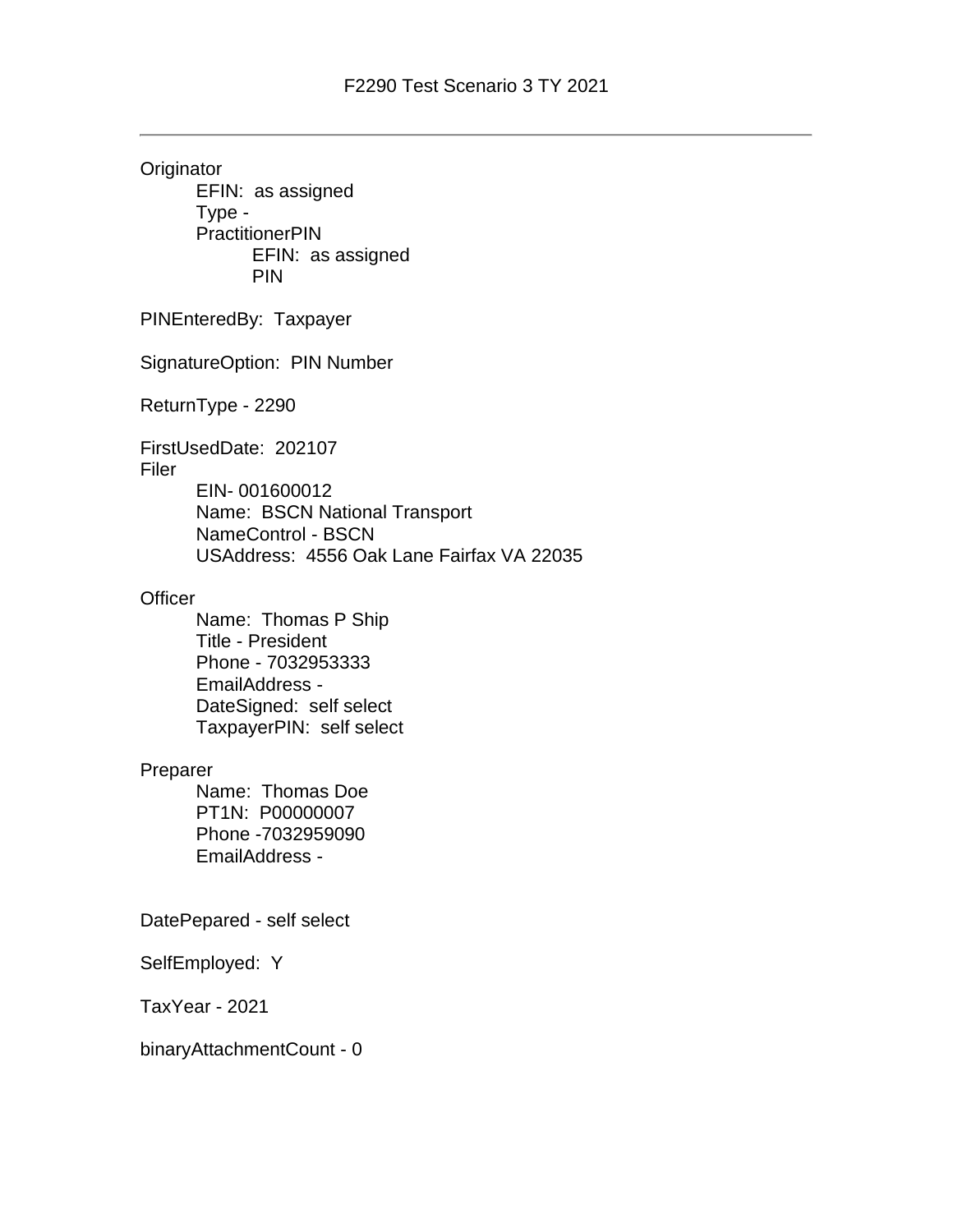| <b>Form 2290</b> |  |
|------------------|--|
| Test #3          |  |

## **Heavy Highway Vehicle Use Tax Return** | TY 2021

| Name:                     | <b>BSCN National Transport</b>  |                  |
|---------------------------|---------------------------------|------------------|
|                           | Taxpayer identification number: | 001600012        |
| Number, street, and room: |                                 | 4556 Oak Lane    |
|                           | City or town, State, Zip code:  | Fairfax VA 22035 |

| <b>Line Description</b>                                                                                                           | <b>Line Value</b> | <b>Write-in / Literal / Attachments</b> |
|-----------------------------------------------------------------------------------------------------------------------------------|-------------------|-----------------------------------------|
| Amended Return Checkbox for<br>e-File only                                                                                        |                   |                                         |
| Form 2290, Amended Return as of<br>Month for e-File only                                                                          |                   |                                         |
| <b>Address Change Checkbox</b>                                                                                                    |                   |                                         |
| Final return checkbox                                                                                                             |                   |                                         |
| Part I, Line 1, First Used                                                                                                        | 202107            |                                         |
| Part I, Line 2 - Tax. Enter the Total<br>from Form 2290, page 2, column $(4)$                                                     | 37950.00          |                                         |
| Part I, Line 3, Additional Tax -<br>Taxable Gross Weight Increase<br>Worksheet Attachments Fixed =<br><b>TGWIncreaseWorksheet</b> |                   |                                         |
| Part I, Line 4 - Total Tax                                                                                                        | 37950.00          |                                         |
| Part I, Line 5 Amount                                                                                                             |                   |                                         |
| Part I, Line 6 Amount                                                                                                             | 37950.00          |                                         |
| Part I, Line 6 EFTPS Payment<br>Checkbox                                                                                          | $\sf X$           |                                         |
| Part II Line 7 - 5000 Miles Checkbox                                                                                              |                   |                                         |
| Part II, Line 7 - 7500 miles or less<br>for agricultural vehicles checkbox                                                        |                   |                                         |
| Part II, Line 8a, Not Subject To The<br><b>Tax Checkbox</b>                                                                       |                   |                                         |
| Part II, Line 8b, Vehicle identification<br>numbers                                                                               |                   |                                         |
| Part II, Line 9, Suspended Vehicle<br>identification numbers                                                                      |                   |                                         |
| Part II, Line 9, Suspended Vehicles<br>Were Sold Or Transferred To                                                                |                   |                                         |
| Part II, Line 9, Suspended Vehicles<br>Were Sold Or Transferred On                                                                |                   |                                         |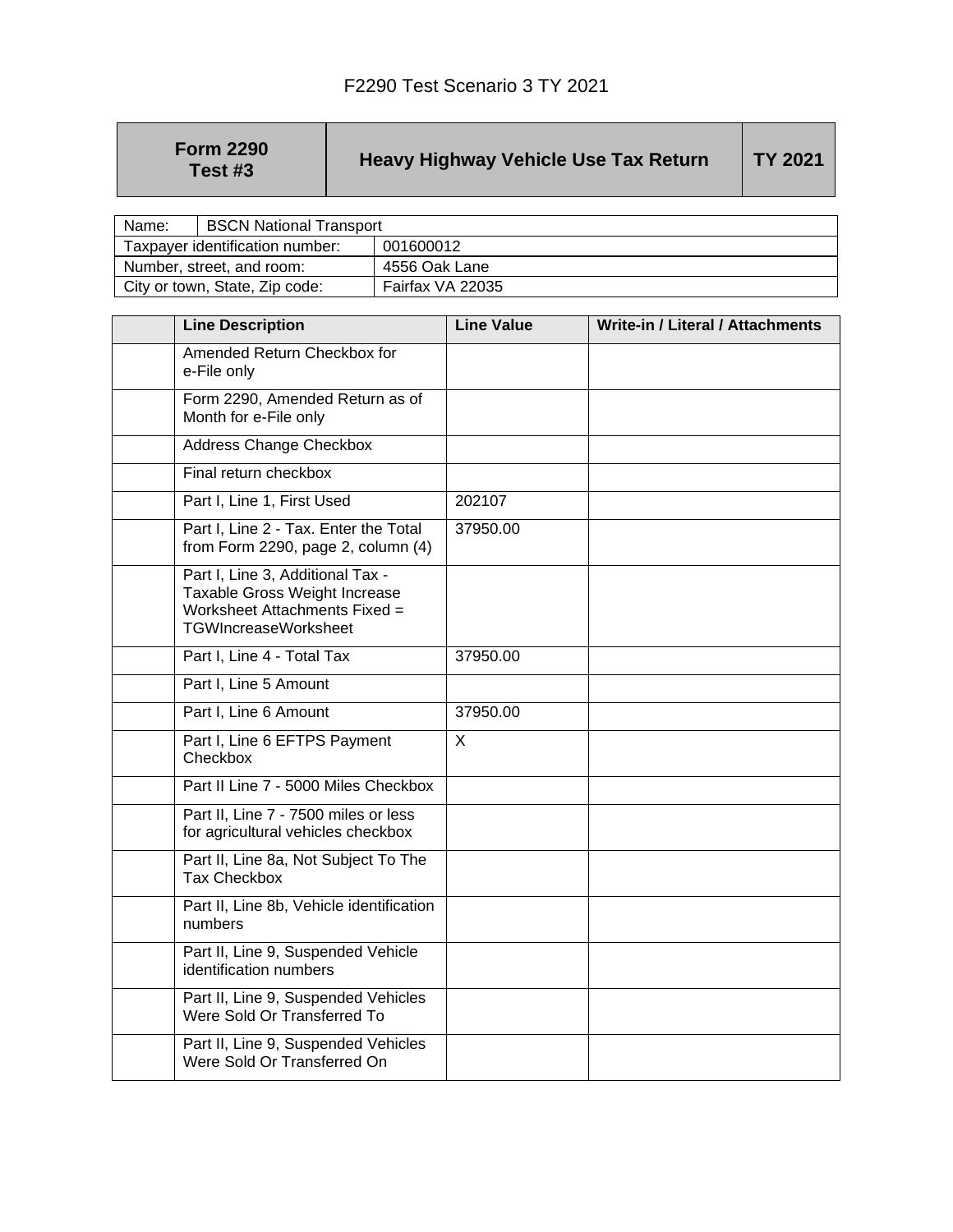## F2290 Test Scenario 3 TY 2021

|                                                                                                                                       |                                                                                                                                                                                                                                                                                                                                                                                                                                                           |                                                                                                                                                                                                                            | (1) Annual tax<br>(vehicles used<br>during July)                                                                                                                                                                         |                                      | (2) Partial-period<br>tax vehicles first<br>used after July)<br>See the tables on<br>page 10 of the<br>instructions.) | (3) Number of<br>Vehicles            |                                       | (4)<br>Amount of<br>tax (col.<br>$(1)$ or $(2)$<br>times col.<br>(3) | Category                                                                                                                                                                 |
|---------------------------------------------------------------------------------------------------------------------------------------|-----------------------------------------------------------------------------------------------------------------------------------------------------------------------------------------------------------------------------------------------------------------------------------------------------------------------------------------------------------------------------------------------------------------------------------------------------------|----------------------------------------------------------------------------------------------------------------------------------------------------------------------------------------------------------------------------|--------------------------------------------------------------------------------------------------------------------------------------------------------------------------------------------------------------------------|--------------------------------------|-----------------------------------------------------------------------------------------------------------------------|--------------------------------------|---------------------------------------|----------------------------------------------------------------------|--------------------------------------------------------------------------------------------------------------------------------------------------------------------------|
| Category                                                                                                                              | <b>Taxable Gross</b><br>Weight (in<br>pounds)                                                                                                                                                                                                                                                                                                                                                                                                             | (a)<br>Vehicles<br>Except<br>Logging                                                                                                                                                                                       | (b)<br>Logging<br>Vehicles                                                                                                                                                                                               | (a)<br>Vehicles<br>Except<br>Logging | (b)<br>Logging<br>Vehicles                                                                                            | (a)<br>Vehicles<br>Except<br>Logging | (b)<br>Loggin<br>g<br>Vehicl<br>$es*$ |                                                                      |                                                                                                                                                                          |
| A<br>$\sf B$<br>$\mathsf C$<br>D<br>E<br>F<br>G<br>Н<br>$\mathbf{I}$<br>J<br>Κ<br>L<br>M<br>N<br>O<br>P<br>Q<br>R<br>S<br>Τ<br>U<br>V | 55,000<br>$55,001 - 56,000$<br>$56,001 - 57,000$<br>$57,001 - 58,000$<br>$58,001 - 59,000$<br>$59,001 - 60,000$<br>$60,001 - 61,000$<br>$61,001 - 62,000$<br>$62,001 - 63,000$<br>$63,001 - 64,000$<br>$64,001 - 65,000$<br>$65,001 - 66,000$<br>$66,001 - 67,000$<br>$67,001 - 68,000$<br>$68,001 - 69,000$<br>$69,001 - 70,000$<br>$70,001 - 71,000$<br>$71,001 - 72,000$<br>$72,001 - 73,000$<br>$73,001 - 74,000$<br>$74,001 - 75,000$<br>Over 75,000 | \$100.00<br>122.00<br>144.00<br>166.00<br>188.00<br>210.00<br>232.00<br>254.00<br>276.00<br>298.00<br>320.00<br>342.00<br>364.00<br>386.00<br>408.00<br>430.00<br>452.00<br>474.00<br>496.00<br>518.00<br>540.00<br>550.00 | \$75.00<br>91.50<br>108.00<br>124.50<br>141.00<br>157.50<br>174.00<br>190.50<br>207.00<br>223.50<br>240.00<br>256.50<br>273.00<br>289.50<br>306.00<br>322.50<br>339.00<br>355.50<br>372.00<br>388.50<br>405.00<br>412.50 |                                      |                                                                                                                       | 69                                   |                                       | 37950.00                                                             | A<br>B<br>$\mathsf C$<br>D<br>E<br>F<br>G<br>H<br>$\mathbf{I}$<br>J<br>Κ<br>L<br>M<br>N<br>$\mathsf O$<br>P<br>${\sf Q}$<br>${\sf R}$<br>$\mathbb S$<br>T<br>U<br>$\vee$ |
|                                                                                                                                       | Totals. Add the number of vehicles in columns (3a) and (3b).<br>Enter the total here (this should be the same total of taxable<br>vehicles shown on Schedule 1, Part II, line c). Add the<br>amounts in column (4). Enter the total here and on Form<br>2290, line 2                                                                                                                                                                                      |                                                                                                                                                                                                                            |                                                                                                                                                                                                                          |                                      |                                                                                                                       | 69                                   |                                       | \$37950.00                                                           |                                                                                                                                                                          |
| W                                                                                                                                     | <b>Tax-Suspended Vehicles</b><br>(See Part II in the                                                                                                                                                                                                                                                                                                                                                                                                      |                                                                                                                                                                                                                            |                                                                                                                                                                                                                          |                                      |                                                                                                                       |                                      |                                       |                                                                      |                                                                                                                                                                          |

instructions.)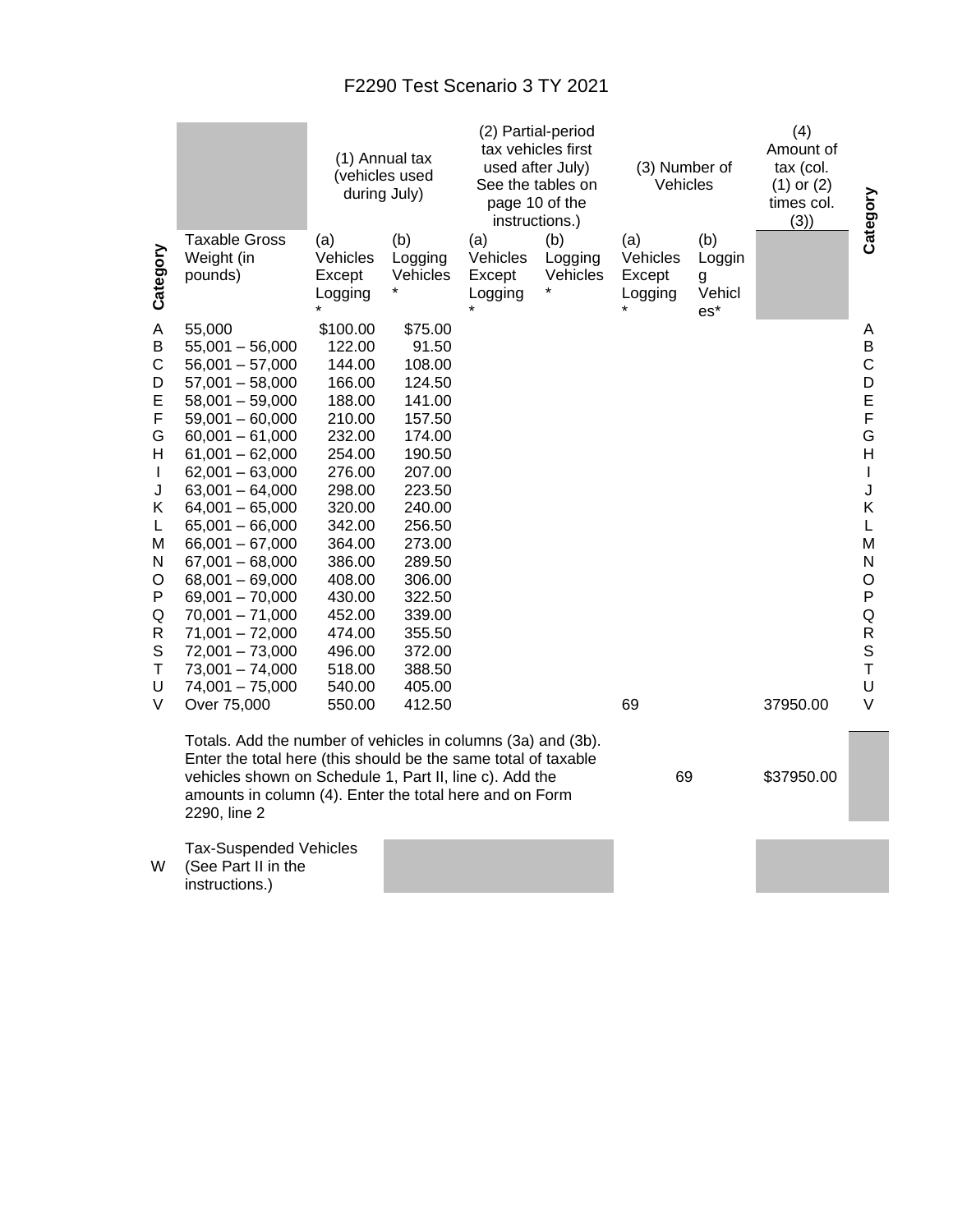## **Form 2290, Schedule 1, Part I Vehicles on Which You Are Reporting Tax. Enter VIN and category.**

|            | <b>Vehicles Identification Number</b> | Category |
|------------|---------------------------------------|----------|
| 1.         | 2FWJA6CG72AJ09169                     | V        |
| 2.         | 2FWJA6CG73AK81607                     | V        |
| 3.         | 2FWJA6CG23AK81613                     | V        |
| 4.         | 2FWJA6CG13AK81618                     | V        |
| 5.         | 2FWJA6CG13AK81621                     | V        |
| 6.         | 2FWJA6CG33AK81622                     | V        |
| 7.         | 2FWJA6CG53AK81623                     | V        |
| 8.         | 2FWJA6CG23AK81627                     | V        |
| 9.         | 2FWJA6CG43AK81628                     | V        |
| 10.        | 2FWJA6CG43AK81629                     | V        |
| 11.        | 2FWJA6CG43AK81630                     | V        |
| 12.        | 2FWJA6CG43AK81631                     | V        |
| 13.        | 2FWJA6CG43AK81633                     | V        |
| 14.        | 2FWJA6CG43AK81634                     | V        |
| 15.        | 2FWJA6CG43AK81637                     | V        |
| 16.        | 2FWJA6CG43AK81639                     | V        |
| 17.        | 2FWJA6CG43AK81640                     | V        |
| 18.        | 2FWJA6CG43AK81643                     | V        |
| 19.        | 2FWJA6CG43AK81645                     | V        |
| 20.        | 2FWJA6CG43AK81646                     | V        |
| 21.        | 2FWJA6CG43AK81647                     | V        |
| 22.        | 2FWJA6CG43AK81648                     | V        |
| 23.        | 2FWJA6CG43AK81651                     | V        |
| 24.        | 2FWJA6CG43AK81653                     | V        |
| 25.        | 2FWJA6CG43AK81654                     | V        |
| 26.        | 2FWJA6CG43AK81656                     | V        |
| 27.        | 3HSCNAMR53N064938                     | V        |
| 28.        | 3HSCNAMR73N064939                     | V        |
| 29.        | 5KJJAHCG83PK87322                     | V        |
| 30.        | 5KJJAHCG83PK87323                     | V        |
| 31.        | 5KJJAHCG83PK87324                     | V        |
| 32.        | 5KJJAHCG83PK87325                     | V        |
| 33.        | 5KJJAHCG83PK87326                     | V        |
| 34.        | 5KJJAHCG83PK87327                     | V        |
|            |                                       |          |
| 35.<br>36. | 5KJJAHCG83PK87328                     | V<br>V   |
|            | 5KJJAHCG83PK87329                     | V        |
| 37.        | 5KJJAHCG83PK87330                     |          |
| 38.        | 5KJJAHCG83PK87331                     | ٧        |
| 39.        | 2FWJA6CG32AJ09153                     | V        |
| 40.        | 2FWJA6CG32AJ09161                     | ٧        |
| 41.        | 2FWJA6CG62AJ09163                     | V        |
| 42.        | 2FWJA6CG3XAJ09165                     | V        |
| 43.        | 2FWJA6CG32AJ09168                     | V        |
| 44.        | 2FWJA6CG13AK81604                     | V        |
| 45.        | 2FWJA6CG03AK81626                     | V        |
| 46.        | 2FWJA6CG33AK81636                     | V        |
| 47.        | 2FWJA6CG13AK81652                     | V        |
| 48.        | 2FWJA6CG73AK81655                     | V        |
| 49.        | 3HSCNAMRX3N064935                     | V        |
| 50.        | 3HSCNAMR13N064936                     | V        |